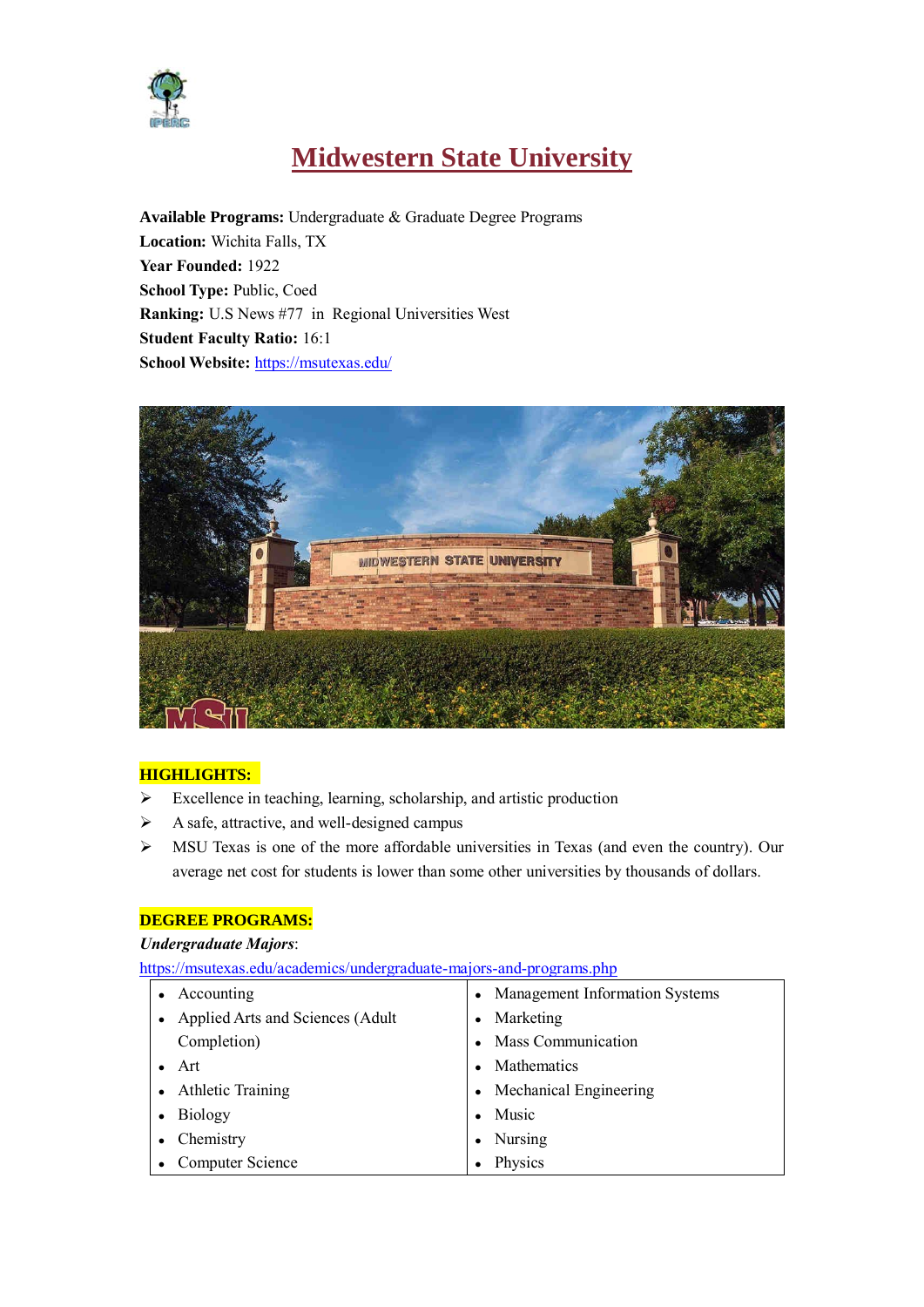

| Criminal Justice                      | <b>Political Science</b>   |
|---------------------------------------|----------------------------|
| Dental Hygiene                        | Psychology<br>٠            |
| Economics                             | Radiologic Sciences        |
| <b>Bilingual Education</b>            | Radiologic Technology      |
| Early Childhood Education             | <b>Respiratory Care</b>    |
| Education in Elementary Certification | Social Work                |
| Education in Secondary Certification  | Sociology                  |
| <b>Education in Special Education</b> | Spanish                    |
| English                               | Sports and Leisure Studies |
| <b>Exercise Physiology</b>            | Theatre                    |
| Finance                               | Pre-Dentistry              |
| <b>General Business</b>               | Pre-Engineering            |
| Geosciences                           | Pre-Law                    |
| Global Studies                        | Pre-Medicine               |
| <b>History</b>                        | Pre-Pharmacy               |
| Humanities                            | Pre-Physical Therapy       |
| Kinesiology                           | Pre-Veterinary             |
| Management                            |                            |

### *Graduate Majors:* <https://msutexas.edu/academics/graduate-school/graduate-degrees.php>

| Biology, MA                                  | Family Psychiatric Mental Health Nurse        |
|----------------------------------------------|-----------------------------------------------|
| Biology, MS                                  | Practitioner, MSN                             |
| Business Administration, MBA                 | Geosciences, MS                               |
| Business Administration with Accounting      | Health Services Administration, MHA           |
| Concentration, MBA                           | History, MA                                   |
| <b>Business Administration with Business</b> | Human Resource Development, MA                |
| Analytics Concentration, MBA                 | Professional Studies, MPS                     |
| Business Administration with Energy          | Psychology, MA                                |
| Management Concentration, MBA                | Radiologic Administration, MSRS               |
| Clinical Mental Health, MA<br>$\bullet$      | Radiologic Education, MSRS                    |
| Clinical Mental Health with School           | Radiologist Assistant, MSRS                   |
| Counseling Concentration, MA                 | Special Education, M.Ed.                      |
| Computer Science, MS                         | Special Education with Dyslexia               |
| Criminal Justice, MACJ                       | Emphasis, M.Ed.                               |
| Curriculum and Instruction, M.Ed.            | Special Education with Dyslexia               |
| Educational Leadership, M.Ed.                | <b>Emphasis and Educational Diagnostician</b> |
| Educational Leadership, Ed.D.                | Pathway, M.Ed.                                |
| English, MA<br>$\bullet$                     | Special Education with Educational            |
| Exercise Physiology, MSEP                    | Diagnostician Pathway, M.Ed.                  |
| Family Nurse Practitioner, MSN               | Sport Administration, M.Ed.                   |

# **APPLICATION REQUIREMENTS:**

| $\sim$ $\mu$ |
|--------------|
|--------------|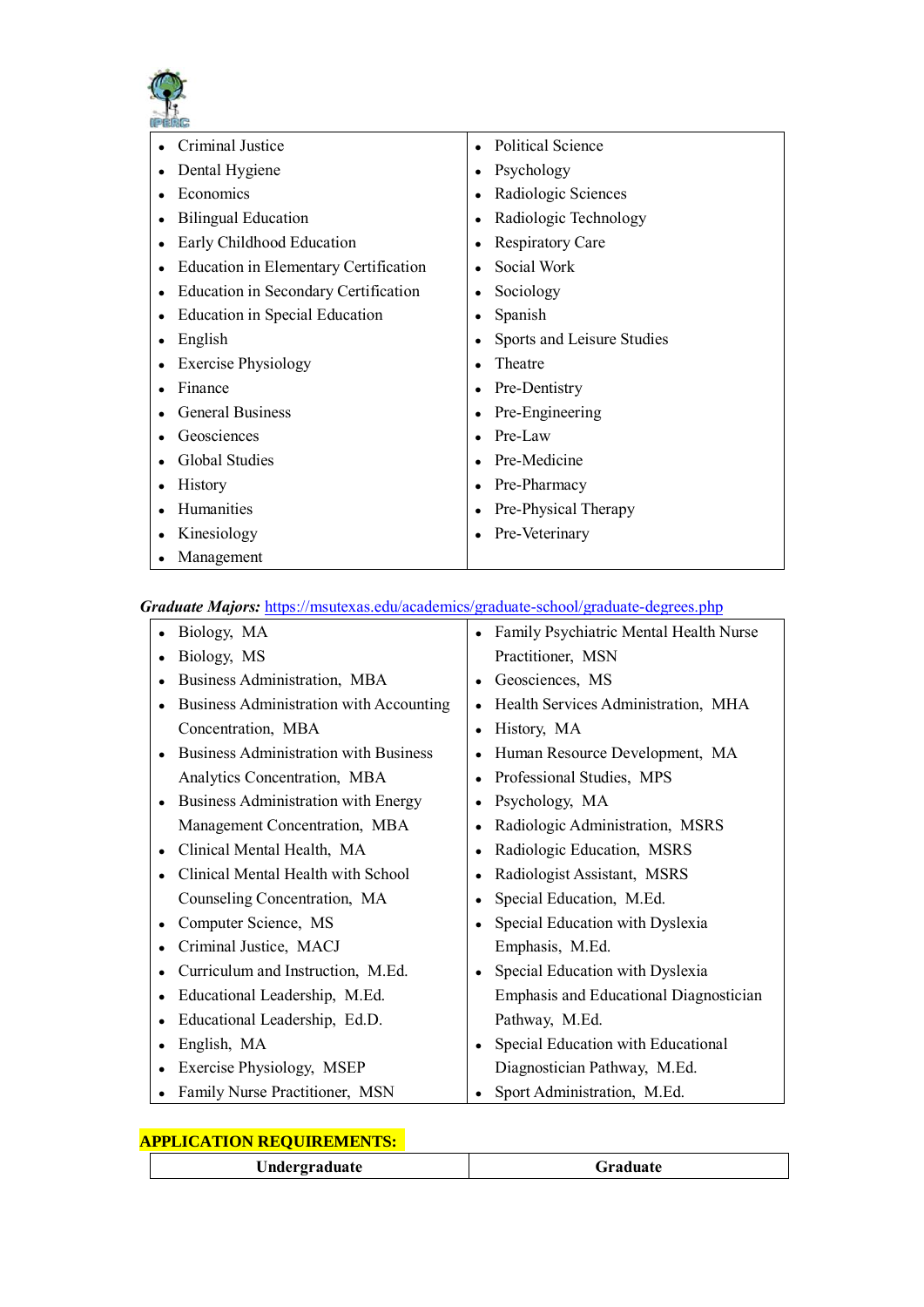

| GPA: 3.0                                |
|-----------------------------------------|
|                                         |
|                                         |
| <b>English Proficiency</b>              |
| TOEFL-79                                |
| $TELTS - 6.0$                           |
| Completion of MSU ESL program           |
|                                         |
| <b>GRE/GMAT</b> and other requirements: |
| Vary by program                         |
|                                         |

<https://msutexas.edu/global-education/international-students/admissions.php>

# **HOW TO APPLY:**

| <b>Option 1 (Preferred)</b>                         | <b>Option 2</b>                                              |
|-----------------------------------------------------|--------------------------------------------------------------|
| Please fill in our online application form and      | If you choose to submit applications directly                |
| upload required documents to IPERC partner          | to the university (do not forget to input IPERC              |
| system using the following links, and we will       | or our code, if any, when doing the online                   |
| process the applications as well as follow up       | applications), please send all submitted                     |
| with admission decisions.                           | documents as well as applicant' information                  |
|                                                     | as below to us at $\underline{\text{admission@iperc.org}}$ . |
| For Undergraduate Application:<br>⋗                 |                                                              |
| https://www.iperc.org/partner-universities-         | Student's Name:<br>≻                                         |
| undergraduate                                       | Date of Birth:<br>⋗                                          |
| For Graduate Application:<br>⋗                      | Intended University:<br>≻                                    |
| https://www.iperc.org/partner-universities-graduate | Intended Program with Level of Study:<br>≻                   |
|                                                     | Intake:<br>⋗                                                 |
|                                                     | Agency Name:<br>➤                                            |
|                                                     | Agency Contact (Name & Email):<br>⋗                          |
|                                                     | Please indicate I New Application I in the                   |
|                                                     | email subject.                                               |

### **APPLICATION CHECKLIST:**

| Undergraduate                              | Graduate                                   |
|--------------------------------------------|--------------------------------------------|
| • Submit Online Application                | Submit Online Application                  |
| \$50 Application Fee                       | \$50 Application Fee                       |
| Scan Copy of Official Transcripts          | Scan Copy of Official Transcripts          |
| Official Proof of English Proficiency sent | Official Proof of English Proficiency sent |
| through the testing body                   | through the testing body                   |
|                                            | Other documents if required by specific    |
|                                            | program                                    |
|                                            |                                            |
|                                            | Online application link:                   |